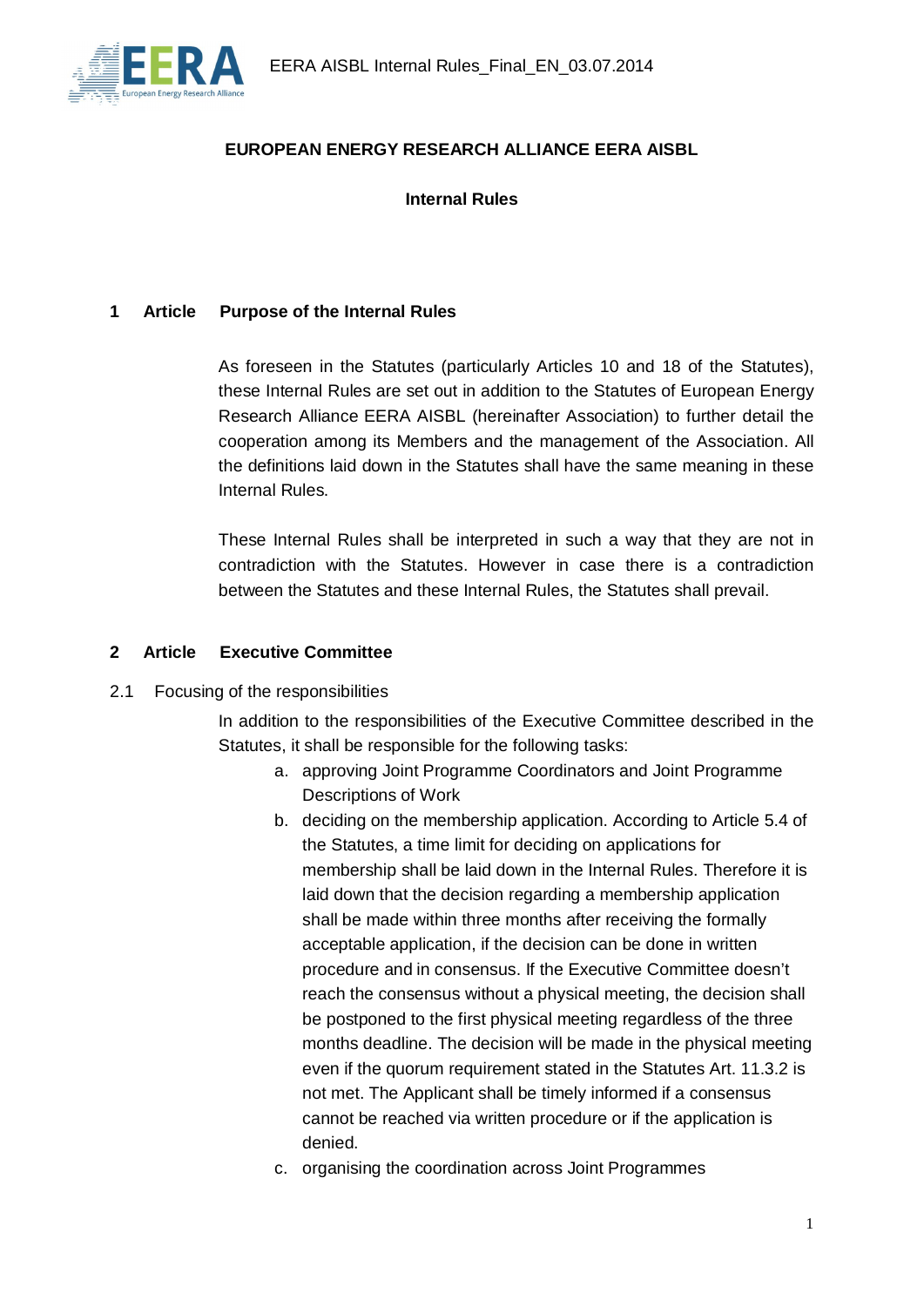

- d. accepting the deviations from Article . 4 of these Internal Rules, proposed by a particular Joint Programme.
- e. communicating with the relevant other initiatives and international partners
- f. defining and reporting EERA views to the SET Plan Steering Group and discussing alignment of EERA activities with the SET Plan
- g. monitoring the progress of the Joint Programmes
- h. organising the mechanism for the delivery of EERA activities
- i. organising the public congresses
- j. launching a peer review process for a Joint Programme where appropriate
- k. starting the selection process of the new Executive Committee
- l. other tasks necessary for the management of the Association.
- 2.2 Applying Process for Executive Committee Membership

Eligible for membership in the Executive Committee are all Full Members of the Association as stated in Article 11.2.1 of the Statutes.

According to Article 11.2.3 of the Statutes of the Association, the applying process for Executive Committee members will be described in the Internal Rules. Therefore, the following applying process shall apply:

Executive Committee shall launch the applying process of the new Executive Committee in appropriate time before the end of its two years term of mandate. All Members shall be informed of the applying process, including but not limited to the date, when their written application shall be received by the Association and the information which shall be included in the application.

Executive Committee shall make the necessary preparations, such as the accounting of the key performance indicators of the applicants, before the General Assembly meeting.

Furthermore and as stated in Article 11.2.3 of the Statutes of the Association, the Executive Committee may give further instructions regarding the implementation of the said applying process.

#### **3 Article Members in EERA activities**

Taking into account the terms of the membership in the Statutes the following conditions shall apply: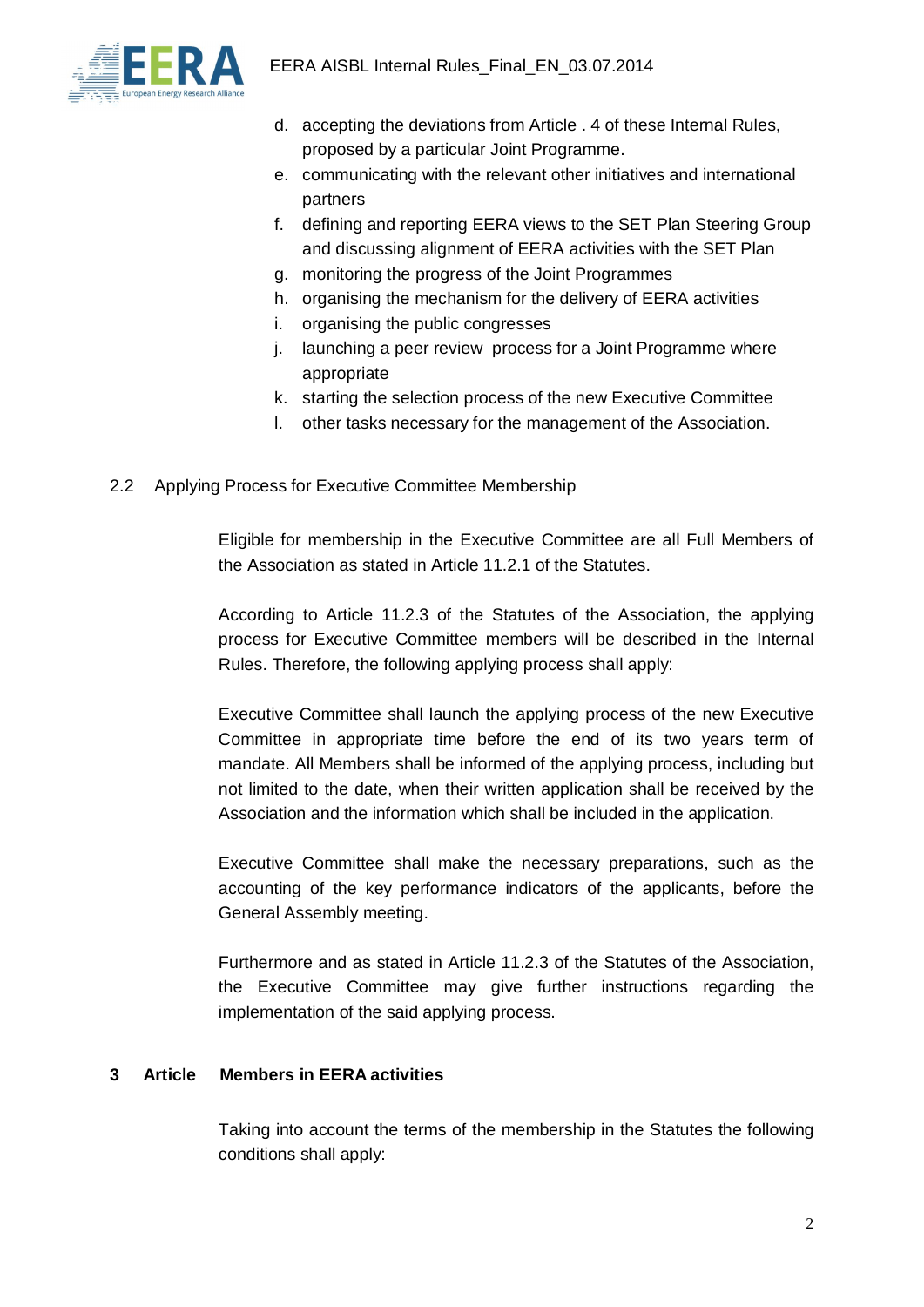

- a) Members may join the EERA Joint Programme (hereinafter JP or Joint Programme) as Full Participant or Associate Participant with respect to one or more Joint Programmes.
- b) The Association applies the OECD definition from 2002 of the Frascati manual as standard for the Professional Person Years (hereinafter PPY), using the classification by "occupation". The "occupation" groups "researchers" as well as "technicians and equivalent" are countable for the PPYs in JPs.
- c) A Full Participant in a particular JP is a Member contributing (in accordance with Article 4.3 below) a minimum of 5 PPY per year to that particular JP.
- d) An Associate Participant in a particular JP is a Member, who is contributing (in accordance with Article 4.3 below), with less than 5 PPY per year to that particular JP.
- e) An Umbrella Organization can only be a Full Participant in a JP. In case an Umbrella Organization does not have the capacity to contribute to a JP as Full Participant, the member entity or entities of the Umbrella Organization shall be Associate Participant(s) in that JP.
- f) The member entity or entities of an Umbrella Organization in a particular JP shall be entitled to choose to be either Full Participant or Associate Participant according to its contribution in that JP or to be represented by the Umbrella Organization.

### **4 Article EERA Joint Programmes**

4.1 General description

JPs constitute strategic, permanent collaborations between major research organisations and institutes forming a virtual centre of excellence. The philosophy behind the Joint Programmes is the SET Plan logic, which sets out ambitious targets for energy technologies and points to new ways of pooling the national efforts and collaborating on the development of energy technologies at European level.

Objectives, time line, expected results and added value and envisaged resources for specific JP activities are described in the Description of Work (DoW) document. The DoW document is regularly revised by the JPSC and the Executive Committee is informed of important modifications when relevant.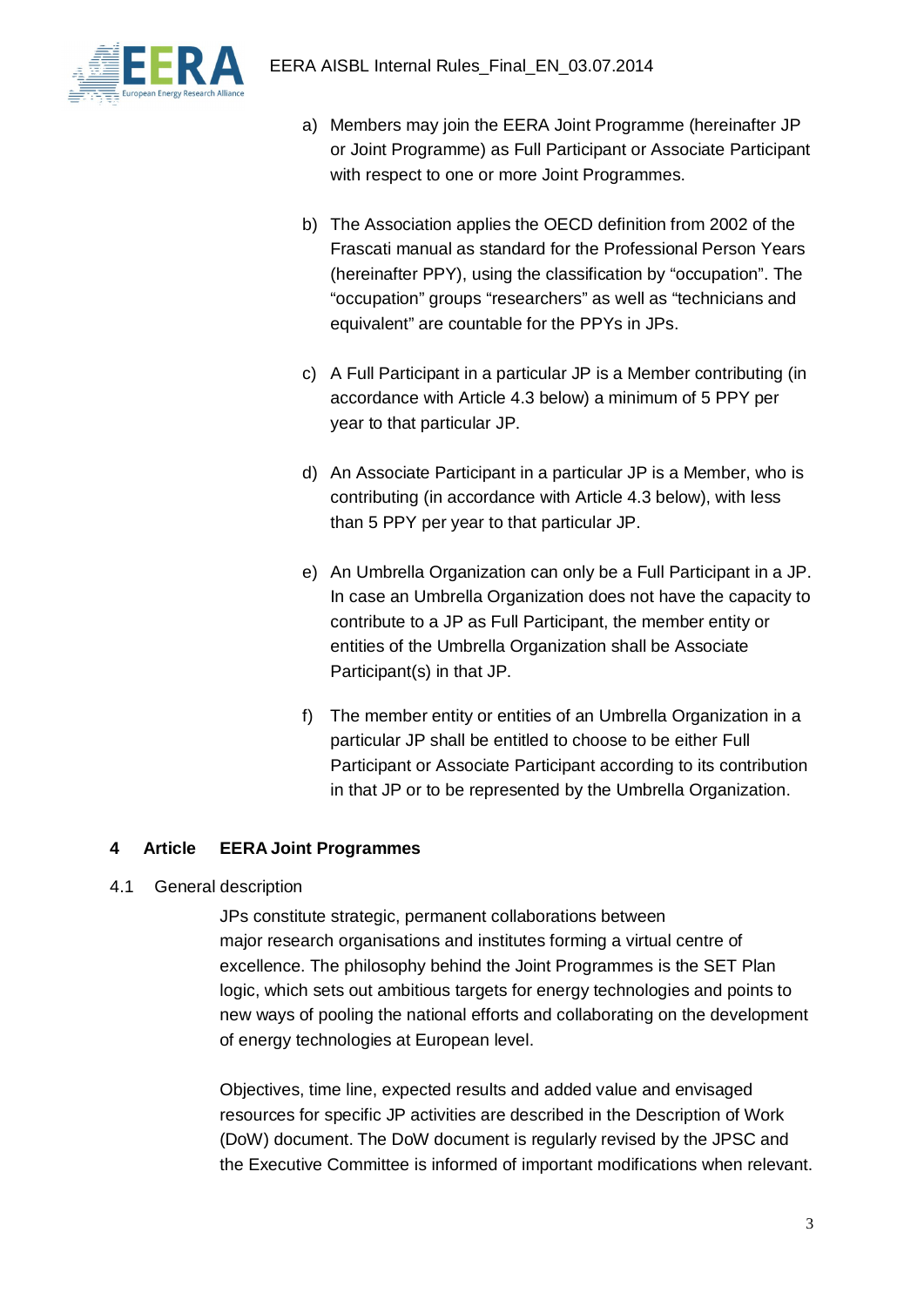

Participants and Associate Participants of a JP cooperate in good faith to carry out the foreseen JP activities.

The Statutes and these Internal Rules form the basis for the activities of the Full Participants and Associate Participants in a JP. Further specifications can be agreed within a JP provided that the Statutes and these Internal Rules are adhered to and any essential deviations from the Internal Rules or any new structures or characters are approved by the Executive Committee.

#### 4.2 Management structure

JPs can be organised in Sub-Programmes with research goals and milestones for the planning period and can comprise joint projects and other activities. The foreseen projects and activities are documented in the DoW.

The management structure of each Joint Programme consists of:

- a. a JP Steering Committee (JPSC)
- b. a JP Management Board (JPMB)
- c. a JP Coordinator (JPC)
- d. Sub-Programme Coordinators (SPCs) for each Subprogramme.

The JPs will as a minimum have the governance structure as described above.

4.3 Responsibilities of the Full Participants and Associate Participants

All Full Participants and Associate Participants of the JP shall sign a Letter of Intent (LoI) or corresponding document to confirm that they will engage the agreed resources as described in the DoW and to confirm that the reasonable efforts will be made to execute the JP in a collaborative spirit. All Full Participants and Associate Participants shall engage to report their activities in JPs as agreed between the JP Participants and in accordance with the directions given by the Executive Committee. However the Members have no obligation to disclose any proprietary information unless expressly otherwise agreed in writing by the Members in question.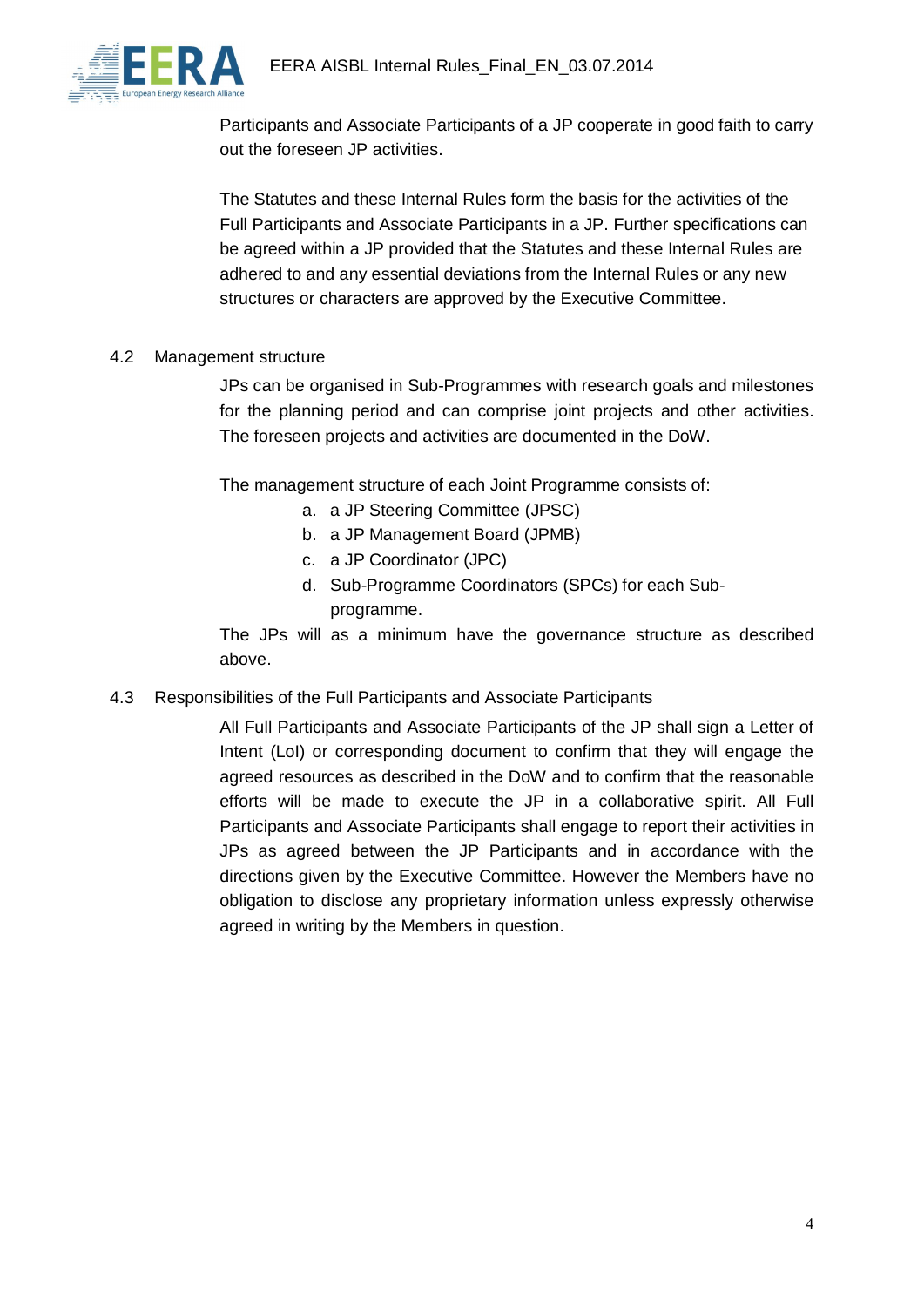

### 4.4 New Participants and Associates

Additional Full Participants and Associate Participants may be accepted in order for the JP to extend and complement the range of the research, as well as to open the JP to all beneficial skills and competencies throughout the European Research Area. The new Full Participants and Associate Participants to the particular JP shall be approved by the JPSC, after a submitted request from the JPMB, provided that the new Full Participant or Associate Participant is currently a Member of the Association.

A new organisation shall first apply for the membership and be approved as a Member in accordance with the Statutes, before it can become a Full Participant or Associate Participant of any Joint Programme. According to the Statutes Article 5.4 new Members are accepted by the Executive Committee after receiving a preliminary approval from at least one JP in which the new organisation intends to participate. The preliminary approval shall be given by the JPSC of the relevant JP in which the new organization intends to participate as stated below in Article 4.7.2 f).

After a new organisation is accepted as a Member and becomes a Full Participant or Associate Participant in a JP, the relevant DoW shall be updated accordingly and modifications shall be reported to the Executive Committee.

### 4.5 Joint Programme Coordinator's role

The JPC is responsible for the overall coordination of the JP. The tasks of the JPC include but are not limited to:

- a) chairing the JPSC and the JPMB,
- b) coordinating the scientific activities in the Joint Programme,
- c) communicating with the Executive Committee and with other relevant parties,
- d) monitoring progress in achieving the Joint Programme deliverables and milestones,
- e) reporting scientific progress and any relevant issue affecting the development of the JP to the Executive Committee,
- f) proposing and coordinating scientific Sub-programmes for the Joint Programme,
- g) coordinating the overall planning process and the progress of the reporting,
- h) interacting with relevant Industry Initiatives and Knowledge and Innovation Communities in accordance with the policies of the Association,
- i) interacting with other JPCs looking for overlaps and / or transversal matters of common interest for the development of JPs activities.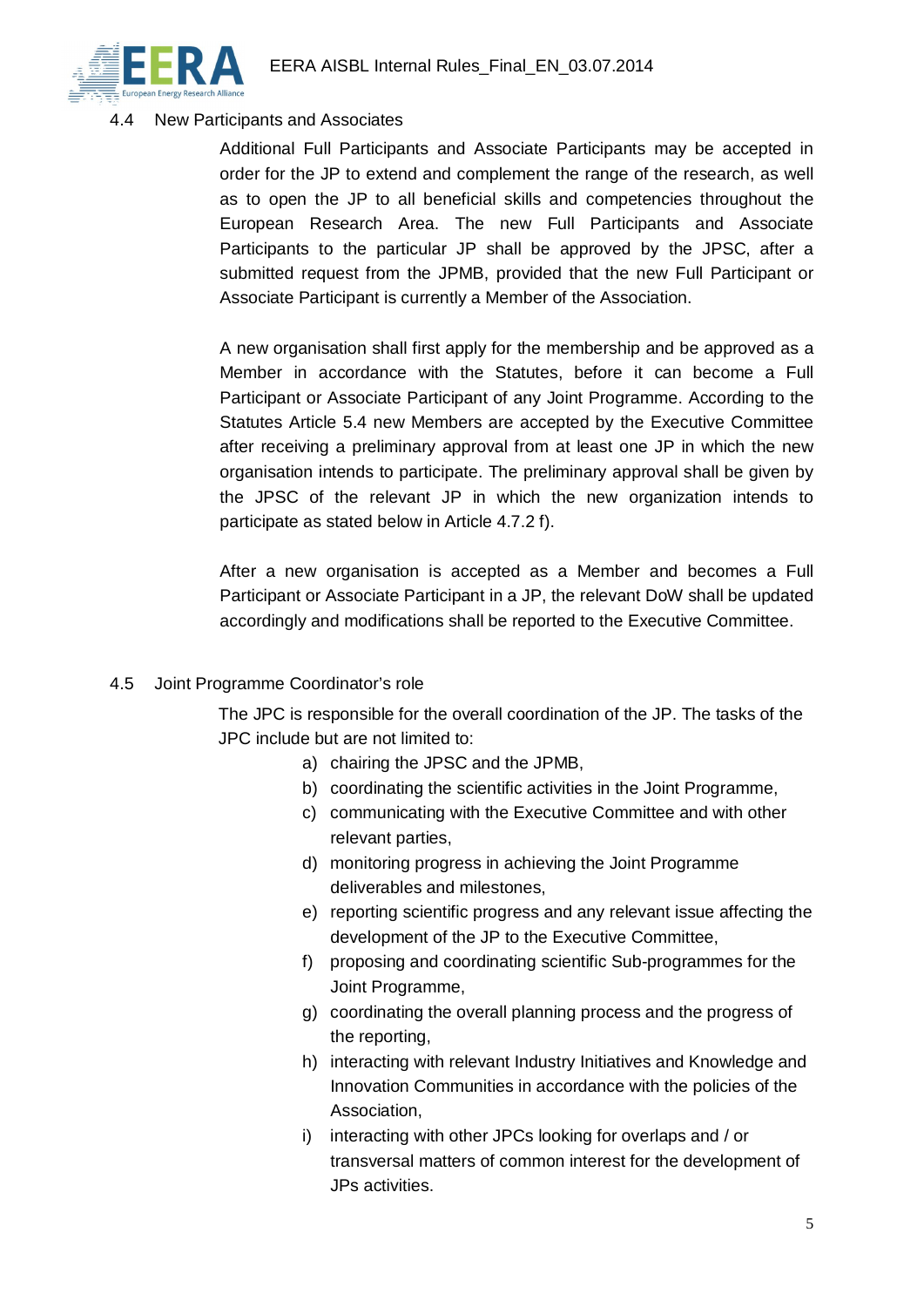

4.6 Sub-Programme Coordinator

The SPC is responsible for the coordination of a Sub-programme. The tasks of the SPC include but are not limited to:

- a) coordinating the activities in the Sub-programme,
- b) monitoring the progress in achieving the Sub-programme deliverables and milestones,
- c) reporting the progress and the unexpected developments to the responsible JPC,
- d) proposing and coordinating scientific plans for the Subprogramme for the coming planning period,
- e) Contributing to the collaboration with other Sub-programmes of the JP, by identifying and proposing joint activities.
- 4.7 Joint Programme Steering Committee
- 4.7.1 Composition

The JPSC consists of one representative of each Full Participant in the JP or the Full Participants of the JP may agree on a cluster-model, when one representative represents all the Full Participants and Associate Participants of its cluster in the JPSC. A cluster-model is recommended, if the JPSC has more than 20 participants. Clusters should collect participants belonging regionally, organizationally, or thematically together. Clusters should be designed in such a way, that the ppy imbalance between the JPSC members is not enlarged. Any cluster-model needs to be approved by the Executive Committee similarly than any deviations from this article 4.

The Associate Participants shall either be linked to a Full Participant in a JP and contribute to the activities of that Full Participant and be represented by that Full Participant in the JPSC or be a part of a cluster if the JP Participants have agreed on the cluster-model. The concerned Full Participant or cluster representative shall organise the relation between itself and its Associate Participant(s).

### 4.7.2 Role and responsibility

The JPSC has at least the following tasks and responsibilities:

- a. Selecting the Full Participant to coordinate the JP and submit the proposal for approval of the Executive Committee.
- b. Selecting a list of the Full Participants candidates to coordinate the Sub-programmes and approving the Sub-programme Coordinators for the JP.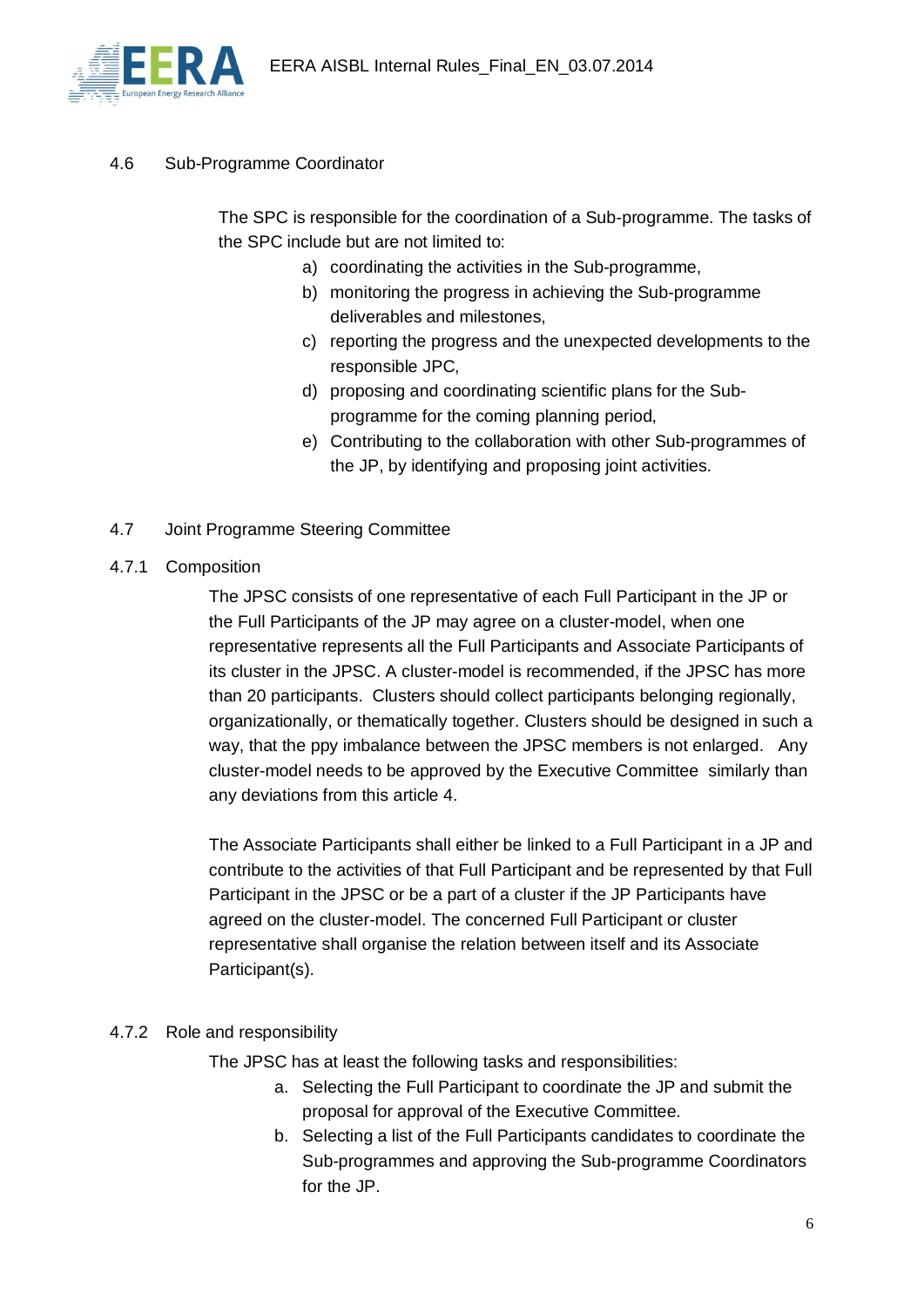

- c. Reviewing the progress of the JP and providing recommendations to the JPMB in order to ensure that the programme activities will meet the highest scientific standards and that the competences and facilities of the Members are utilised in an optimal manner.
- d. Discussing and approving plans for the JP for the coming planning period as well as modifications of the progress reports and DoW. The latter shall be reported to the Executive Committee.
- e. Deciding on accepting new Full Participants and Associate Participants of the JP, however taking into account that an organisation, which is not yet a Member, needs to be approved as a Member in accordance with the Statutes, before it may become a Full Participant or Associate Participant of any JP.
- f. In accordance with Article 5.4 of the Statutes of the Association the preliminary approval of at least one JP is required for a membership application. It is hereby specified that the JPSC shall decide on the preliminary approval of the Membership of a new Member, which will be accepted as Full Participant or Associate Participant of the JP.

## 4.7.3 Meetings

The JPSC shall be convened by the JPC at least twice a year. The meetings at the JPSC shall take place either in physical or in virtual form such as audio or video conferencing.

The procedures of the JPSC are as follows:

- a. Representation in meetings: At any JPSC all the Full Participants or cluster representatives should be present or represented. They may appoint a substitute or give a proxy to attend and vote. They may attend the meeting via telecommunication devices, when it is possible to arrange.
- b. Notice of a meeting: The JPC shall give notice in writing of a meeting to each JPSC member as soon as possible and no later than 28 days preceding ordinary JPSC meetings and 21days preceding extra ordinary JPSC meetings.
- c. Sending of the agenda: The JPC shall prepare and send each JPSC member a written agenda (hereinafter referred to as "original agenda") no later than 7 days preceding the JPSC meeting.
- d. Adding agenda items: Any agenda item requiring a decision by the JPSC must be identified as such on the agenda. Any JPSC member may add an item to the original agenda by written notification to all of the other JPSC members up to 2 days preceding the meeting. During a meeting the JPSC members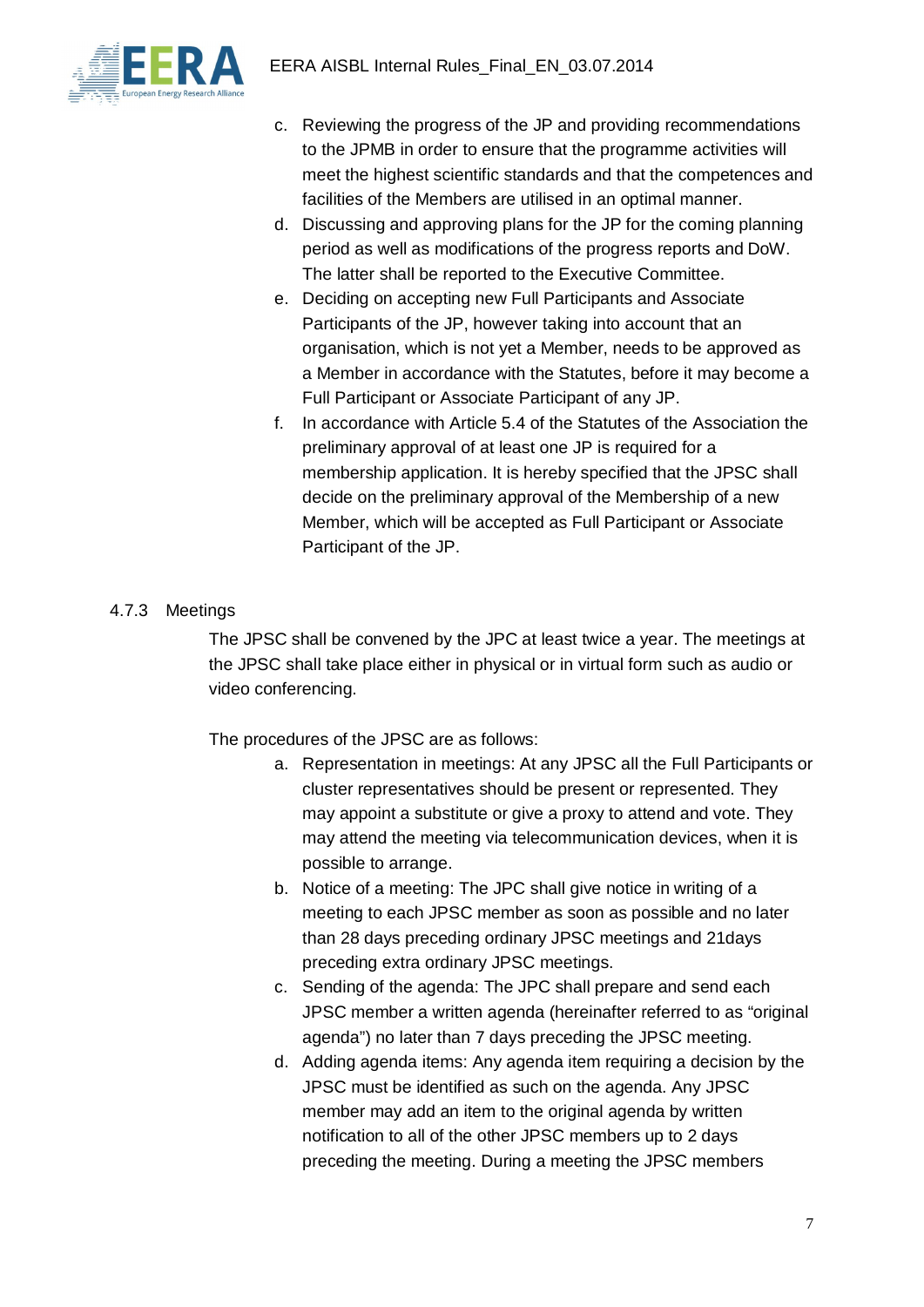

present or represented can unanimously agree to add a new item to the original agenda.

- e. Decision without meeting: Any decision may also be taken without a meeting if the JPC circulates to all JPSC members a written document which is then signed by the defined majority of all Full Participants.
- f. Decisions will be binding once the relevant part of the Minutes has been accepted according to these Internal Rules.
- g. Voting rules and quorum: The JPSC shall not deliberate and decide validly unless two-thirds (2/3) of its members are present or represented (quorum). Each JPSC member present or represented in the meeting shall have one vote. A JPSC member which the Executive Committee has identified to be in breach of the Statutes or these Internal Rules (hereinafter Defaulting Party) shall not vote. Decisions shall be taken by a majority of two-thirds (2/3) of the votes.
- h. Veto rights: A Full Participant, which can show that its own work, time for performance, costs, liabilities, intellectual property rights or other legitimate interests would be severely affected by a decision of the JPSC, may exercise a veto with respect to the corresponding decision or relevant part of the decision within 15 days after that Full Participant has been informed about the decision. In case of exercise of veto, the JPSC shall make every effort to resolve the matter which occasioned the veto to the general satisfaction of all its Full Participants.
- i. The Defaulting Party may not veto decisions relating to its participation and termination in the JP or the consequences of them.
- j. Minutes of meetings: The JPC shall produce written minutes of each meeting which shall be the formal record of all decisions taken. The JPC shall send the draft minutes to all JPSC members within 10 calendar days after the meeting. The JPSC member, who is a cluster representative, shall inform its cluster members of the minutes without undue delay. The minutes shall be considered as accepted if, within 20 calendar days from sending, no JPSC member has objected in writing to the JPC with respect to the accuracy of the draft of the minutes. The JPC shall send the accepted minutes to all the Full Participants and shall preserve them. If requested the JPC shall provide authenticated duplicates to other Parties.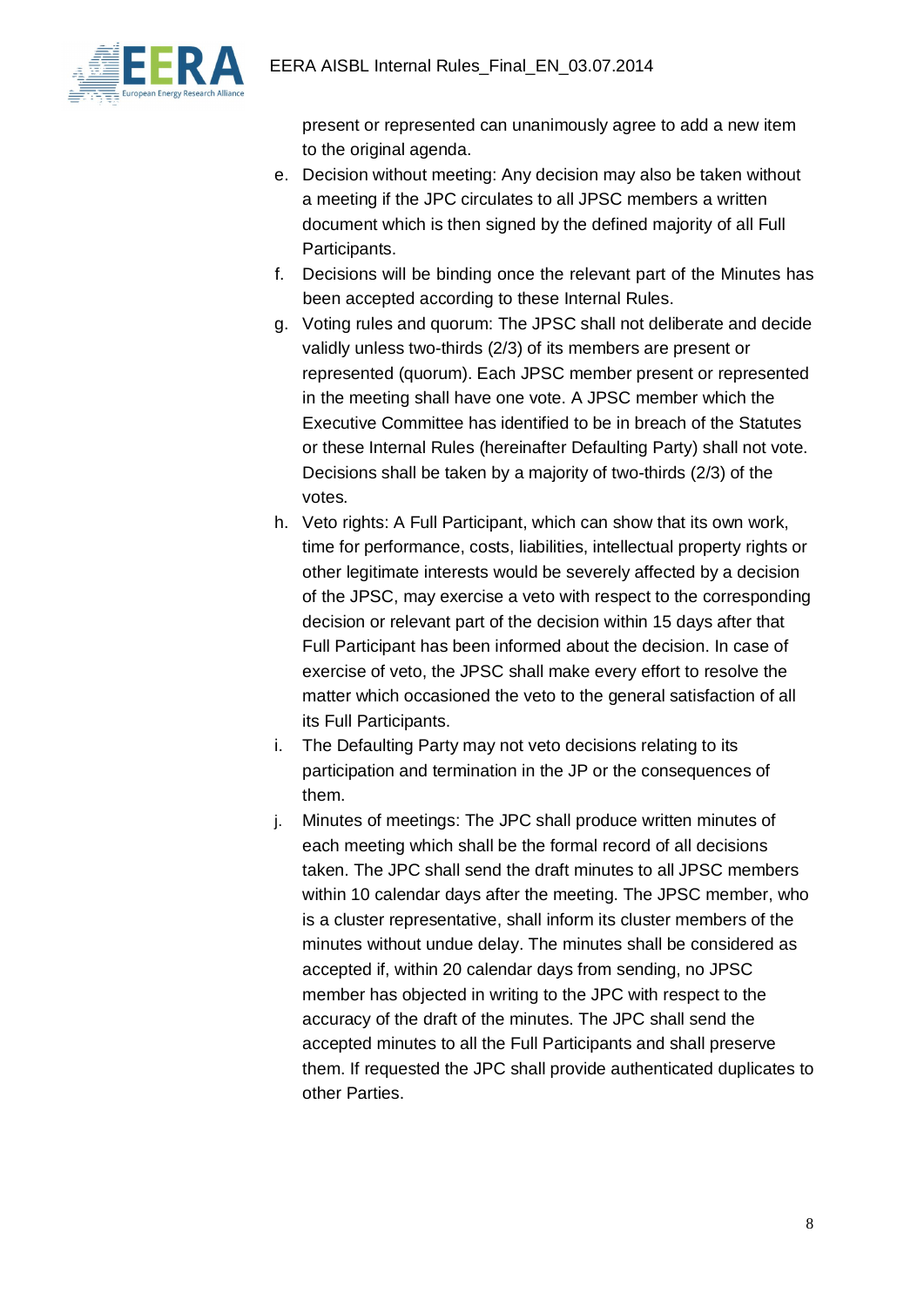

### 4.8 Joint Programme Management Board

4.8.1 Composition

The JPMB consists of the Joint Programme Coordinator and the Sub-Programme Coordinators. The JPMB is chaired by the Joint Programme Coordinator.

#### 4.8.2 Role and responsibility

The JPMB is responsible for all management aspects of the Joint Programme. The JPMB has, inter alia, the following tasks and responsibilities to the appropriate extent:

- a. Management of joint financing issues
- b. Contract management of the JP
- c. Intellectual Property review
- d. Scientific co-ordination, progress control, planning on programme and sub-programme level
- e. Organising the internal communication plan funded either from the membership fees of the Association or from the JP-fee, provided that the Full Participants and Associate Participants of the particular JP have agreed about the extra fee paid for the JP. The internal communication tools may include workshops, contractors meetings, information exchange. The JPMB may provide a web based information platform for the communication on different levels within the Joint Programme.
- f. Preparing and submitting annual progress reports and documents in general for decision making in the Executive Committee.
- g. Setting out a proposal to the JPSC with plans for the coming planning period and provide progress reports.

#### **5 Article Intellectual Property Rights and Confidentiality**

The IPR Policy of the Association is annexed to these Internal Rules. Members are requested to adhere to that Policy as a part of these Internal Rules.

These Internal Rules of Procedure do not include any confidentiality obligations. When necessary the Members should agree on confidentiality obligations separately.

### **6 Article Waiver of Liability, No Warranty**

Members work together in good faith towards successful coordination and agreed goals. The detailed liability of the Member with respect to a certain activity or performance shall be agreed separately. However, if not otherwise agreed, the liability of each Member towards another Member related to a certain EERA activity shall be limited to damages it has caused through gross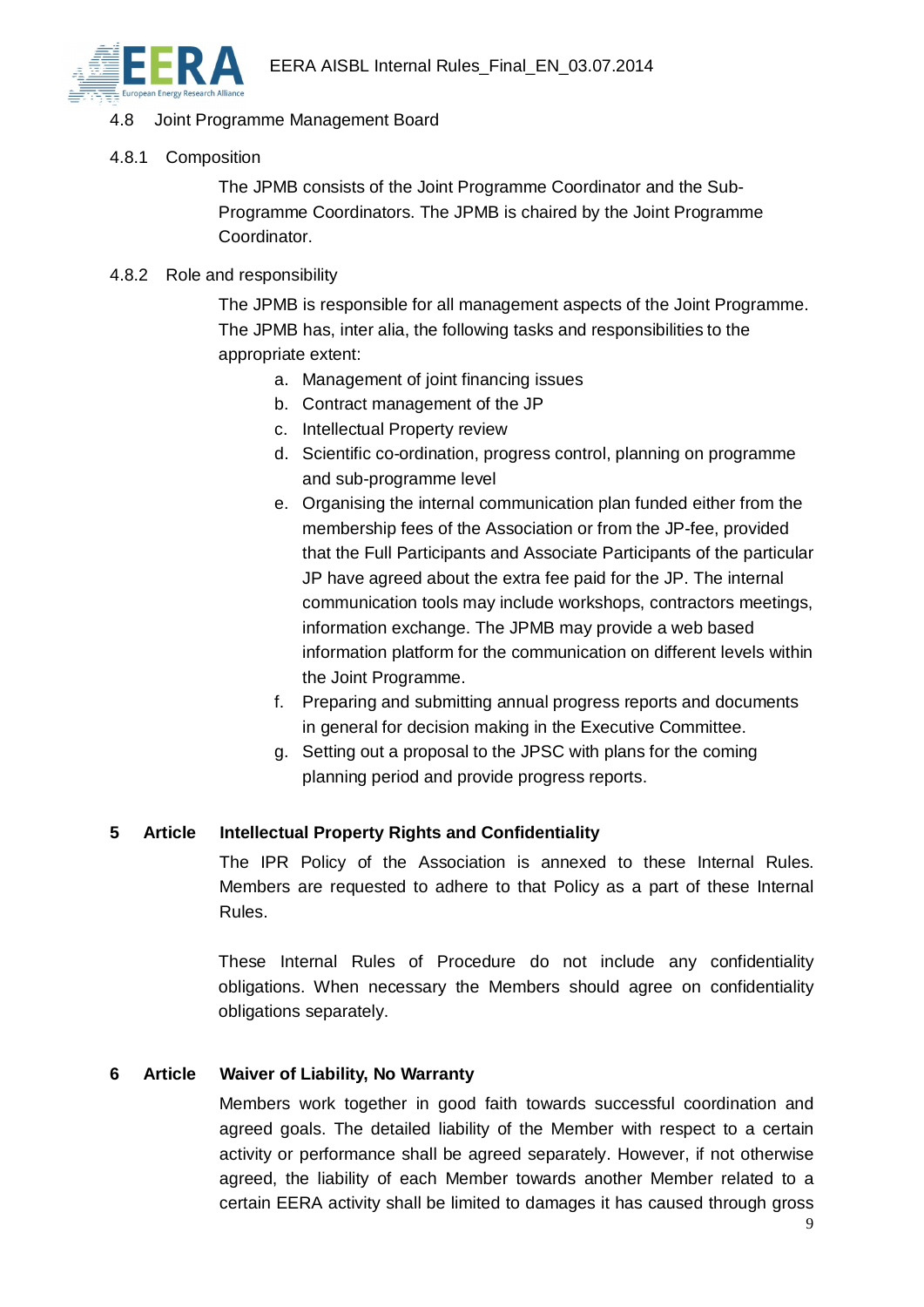

negligence or wilful misconduct. The liability shall only comprise damages for personal injury and material damage (while excluding any consequential or immaterial damages) and shall not exceed a total amount of 15.000 Euro per Member.

In particular, no Member providing information, data and materials within the activities of EERA shall be deemed to make or have made any representation or warranty as to the fitness for a particular purpose, accuracy, noninfringement of third party rights, or completeness of such information, data and materials nor shall a Member have any liability to any other Member or any other person relating to or arising from the use of such information, data and materials.

The above limitations shall not apply in case of damage caused by wilful misconduct.

### **7 Article Finance**

7.1 Membership fee

According to Article 5.3 of the Statutes of the Association each Full Member shall pay a full membership fee. The full membership fee is 3000€ on an annual basis. Associate Members shall pay reduced membership fee. The reduced membership fee is 1000€ on an annual basis. According to Article 10.3.3 of the Statutes of the Association the General Assembly possesses the specific powers to approve an extra fee for the Executive Committee members. The extra fee for the Executive Committee members is 5000€ on an annual basis.

#### 7.2 Payment terms of the membership fee

According to Article 8.2 of the Statutes of the Association the payment terms of the membership fees are determined in the Internal Rules. Therefore the following payment terms are applied to payment of membership fees:

The yearly membership fee of the Association shall be paid by bank transfer to the Association's account. The membership fees are due and shall be paid within 30 days of the date of the invoice. The interest on overdue payments is in accordance with Belgian law.

### 7.3 Potential JP Participation fee

Whether Full Participants and/or Associate Participants should additionally pay a fee for participating in a JP shall be decided by the JPSC and shall be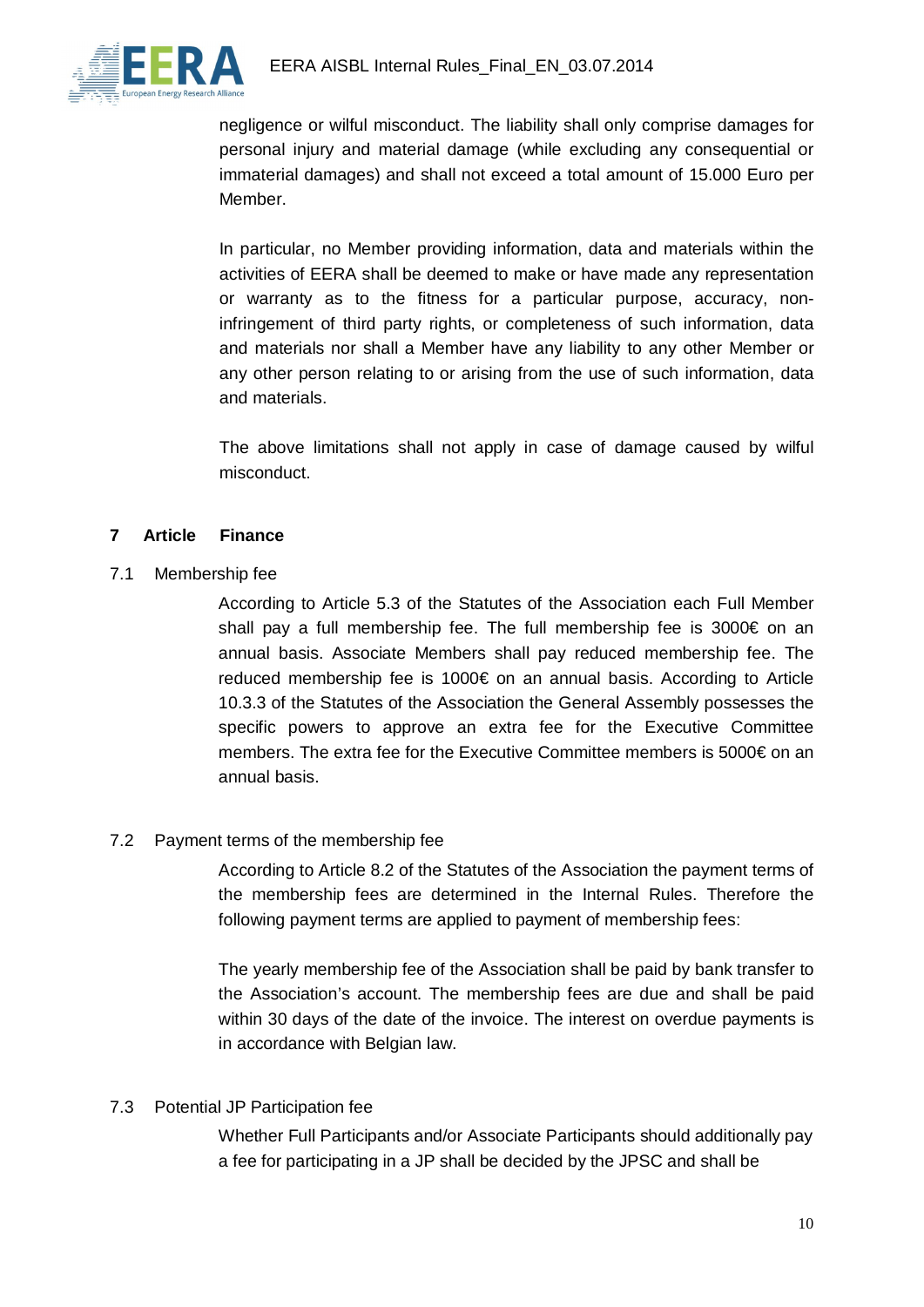

subject to a specific agreement between the Full Participants and/or Associate Participants of the Joint Programme, who shall be liable for the payment.

In case a JP (through a decision made by the JPSC) decides to collect fees from Full Participants and/or Associate Participants, the relevant JP shall also appoint a treasurer to manage the collection and administration of such fees.

#### 7.4 Costs of the Members

All costs such as travel and subsistence costs shall be paid by Members themselves unless explicitly budgeted and decided to be reimbursed by the Association.

#### **8 Article Changes to the Internal Rules**

Any amendment to these Internal Rules, including the IPR Policy, shall be made by a decision of the General Assembly in accordance with Article 10.3.3 of the Statutes of the Association.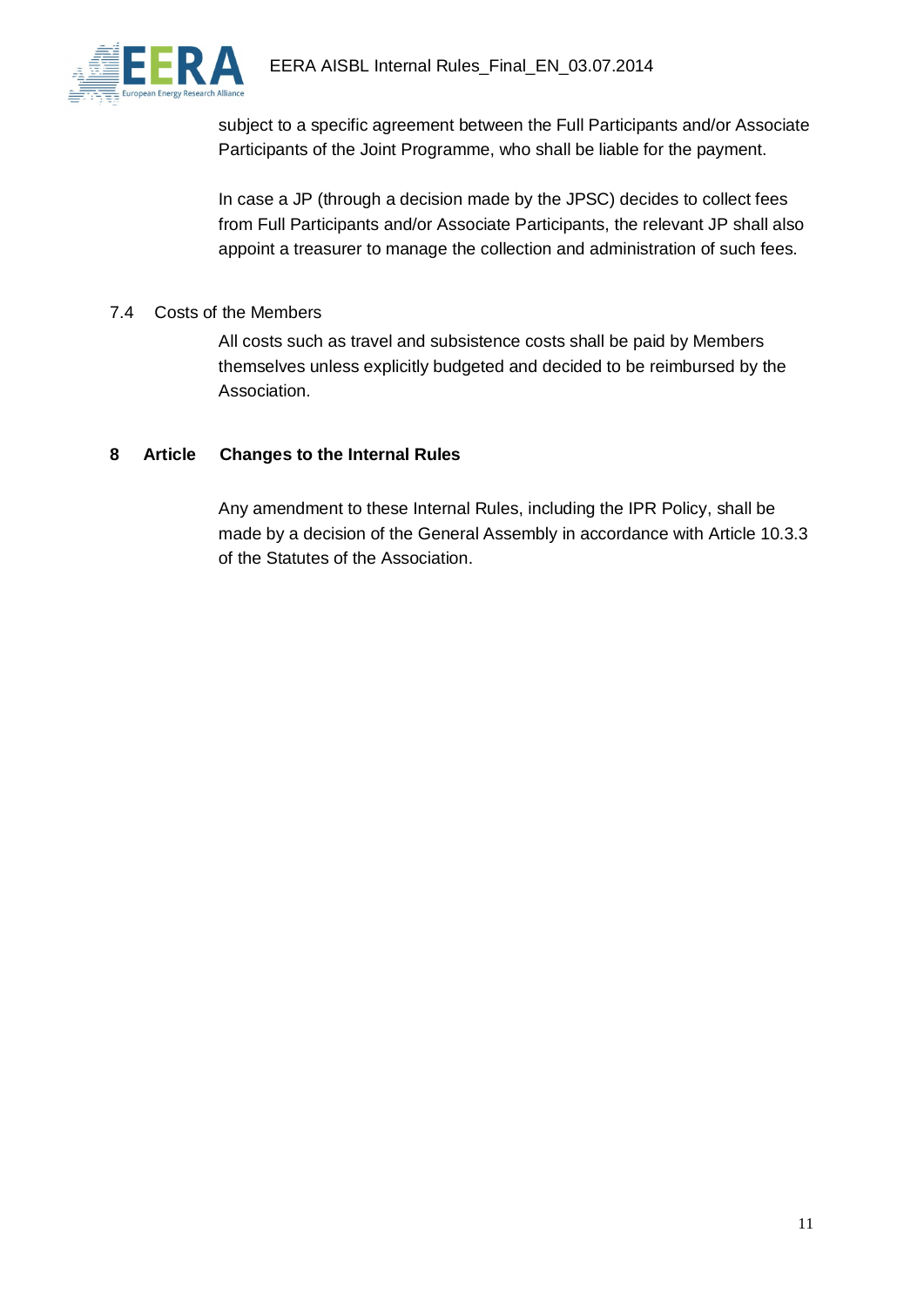

## APPENDIX A – Intellectual Property Rights in EERA Joint Programmes

# **EERA IPR Policy**

In the Declaration of Intent ("DoI") the founding members of EERA have described the context, governance, key objectives and tasks of EERA. In line with the DoI the participants of EERA wish to ensure rapid uptake and adoption of new technologies, efficient and effective cooperation with industry and strengthening of European competitiveness and industrial activity. Furthermore, EERA participants wish to create and maintain a sound foundation on which the continuous development of EERA can be based. Hence it is important to ensure that results generated in EERA projects are protected and commercialised. Commercialisation should be done on market terms in order not to distort the competitiveness in the market.

The participants of EERA wish to be able to set up projects quickly and efficiently with a minimum of bureaucracy thereby maintaining speed and focus on the scientific challenges to be addressed. Agreement on an IPR policy within EERA will further this. An IPR policy will provide existing and new participants of EERA a transparent and predictable frame for cooperation and enable EERA to draft template agreements to be used in EERA projects thereby minimising the time spent negotiating agreements for individual projects.

Most participants of EERA are familiar with the existing legal regime of the European Union's  $7<sup>th</sup>$  Framework Programme. The terminology and principles are well established and recognised and will to the extent possible be used as basis for drafting EERA templates.

The EERA IPR Policy is mandatory for all participants of EERA and should be considered, respected and adhered to in each individual project.

#### **Purpose**

This EERA IPR Policy will be the common understanding and foundation for efficient and effective utilisation of results generated in EERA projects and shall ensure that the rights of the EERA participants are properly taken into account.

The policy shall also ensure an equitable transfer of results and know-how to industry thereby furthering the objectives of EERA and generating reasonable return on investments made by EERA participants.

#### **The EERA IPR principles**

The EERA policy on intellectual property rights are based on seven principles.

#### **Ownership of results and inventions remain with the inventing institutions**

Results and inventions generated in an EERA project should remain with the participants, whose employee(s) generated the results and inventions. In case of a joint effort leading to results or inventions, ownership of such results should be jointly owned in shares according to intellectual contributions of the employees of the participants.

#### **Results must be protected where appropriate**

Protection of results is a prerequisite for successful commercialisation. The participants of EERA should always consider carefully whether filing for protection of a result would be reasonable when the value of protection and the prospect for commercialisation are taken into consideration.

#### **Background knowledge should be available to EERA projects**

The participants in EERA projects recognise that they all have their individual areas of expertise and valuable background knowledge which could be of particular relevance for EERA projects. All EERA participants should support EERA projects by making available relevant background knowledge to the other participants if it is of relevance to an EERA project. However, no participant is obliged to grant access to its background knowledge.

To ensure that expectations are matched when preparing a joint EERA project proposal, the participants should as part of the preparation consider whether access to existing background knowledge of any of the participants